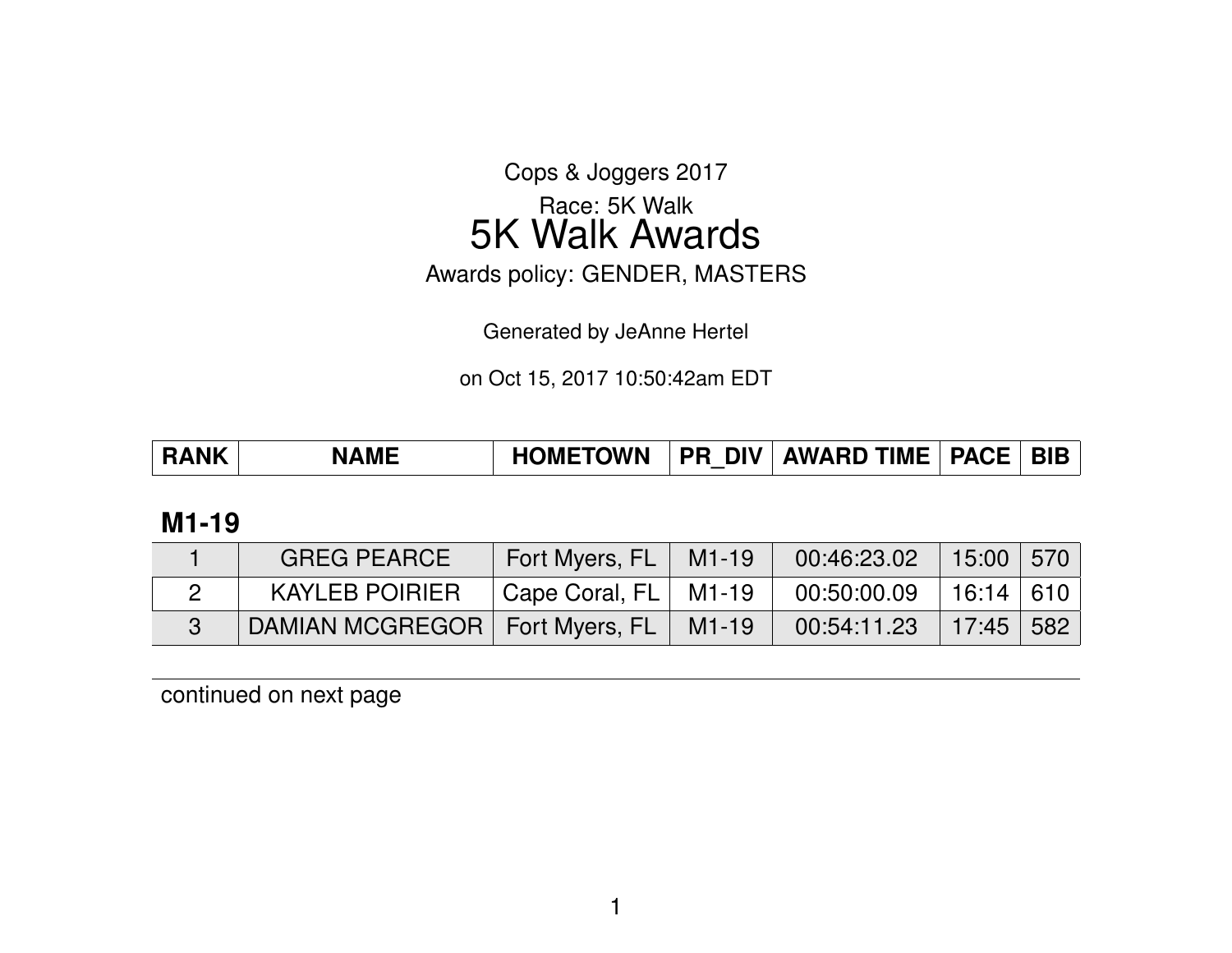#### continued from previous page

| <b>RANK</b> | <b>NAME</b>            | <b>HOMETOWN</b>        |       | <b>PR DIV AWARD TIME   PACE   BIB  </b> |       |     |
|-------------|------------------------|------------------------|-------|-----------------------------------------|-------|-----|
| $F1-19$     |                        |                        |       |                                         |       |     |
|             | <b>ANNIE MILLER</b>    | Fort Myers, FL   F1-19 |       | 00:32:17.56                             | 10:31 | 621 |
| 2           | <b>MILA SHEVCHENKO</b> | Cape Coral, FL         | F1-19 | 00:38:06.32                             | 12:21 | 627 |
| 3           | <b>ISA SHEVCHENKO</b>  | Cape Coral, FL   F1-19 |       | 00:43:02.74                             | 13:56 | 626 |

### **M20-49**

| <b>CHARLIE CIULLA</b>    | Cape Coral, FL   M20-49           | 00:32:59.19 | 10:43            | $\vert$ 586 |
|--------------------------|-----------------------------------|-------------|------------------|-------------|
| <b>THELBRICK BARNES</b>  | Fort Myers, $FL \mid M20-49 \mid$ | 00:47:38.18 | $15:30 \mid 561$ |             |
| <b>RICHARD CARPENTER</b> | Cape Coral, FL   M20-49           | 00:50:20.52 | $16:13$ 625      |             |

### **F20-49**

| <b>KATIE SIMONDS</b>                           | Fort Myers, $FL$   F20-49                         | $00:35:09.14$   11:39   571 |             |  |
|------------------------------------------------|---------------------------------------------------|-----------------------------|-------------|--|
| <b>KERRI RINGHOF</b>                           | $\perp$ Fort Myers, FL $\parallel$ F20-49 $\perp$ | 00:43:25.13                 | 14:08   341 |  |
| DEVON CONSTANTINIDIS   Fort Myers, FL   F20-49 |                                                   | 00:46:30.46                 | $15:02$ 568 |  |

# **M50-99**

continued on next page